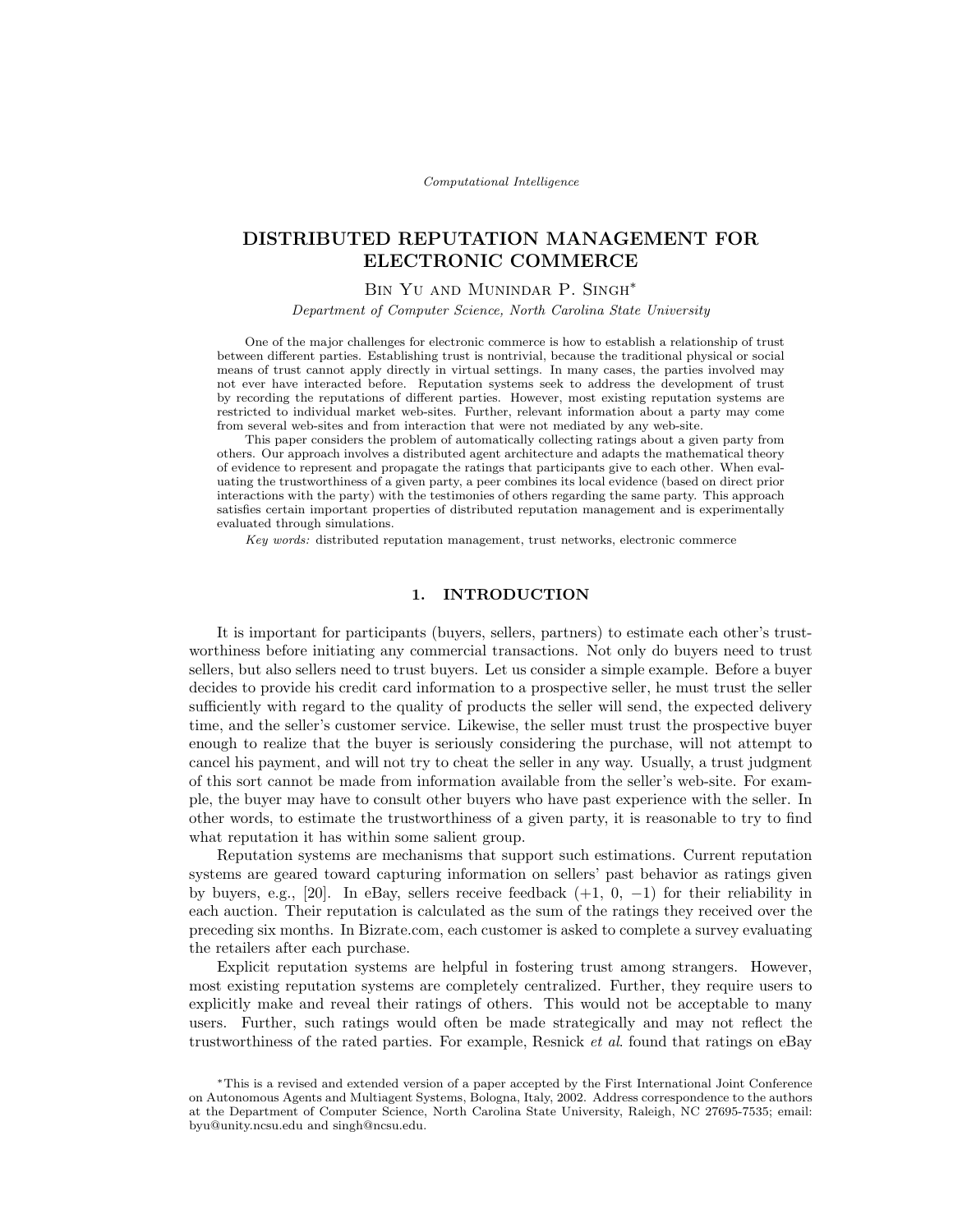are almost always positive [19]. Also they found there is a high correlation between ratings by buyers and sellers, suggesting that eBay users reciprocate and retaliate.

However, while current centralized approaches to reputation management suffer from the above limitations, the idea of reputation management is important and may often be the only viable source of estimations of trustworthiness. For this reason, we consider distributed reputation management, which involves aggregating ratings for a given party from others. No central authorities are assumed.

Briefly, this paper develops an evidential model of reputation management based on the Dempster-Shafer theory of evidence. In this approach, software agents assisting each participant in obtaining, evaluating, and combining the ratings. The agents cooperate by giving referrals to each other. An agent's value to another agent depends greatly upon the quality of the referrals it offers.

The rest of this paper is organized as follows. Section 2 introduces our technical approach, giving the key definitions for local rating and propagation through referrals. Section 3 presents our experimental results. Section 4 summarizes some related work in reputation management. Section 5 describes some interesting conclusions and directions for future research.

## 2. DISTRIBUTED REPUTATION MANAGEMENT

The proposed approach builds on our work on referral networks [25]. An agent-based referral network is a multiagent system whose member agents give referrals to one another (and are able to follow referrals received from other agents). To do so effectively presupposes certain representation and reasoning capabilities on the part of each agent. Each agent has a set of acquaintances, a subset of which are identified as its neighbors. The neighbors are the agents that the given agent would contact and the agents that it would point (refer) others to. An agent maintains a model of each acquaintance. This model includes the agent's abilities to act in a trustworthy manner and to refer to other trustworthy agents, respectively. The first ability we term *expertise* and the second ability we term *sociability*.

Each agent may modify its models of its acquaintances, potentially based on its direct interactions with the acquaintance, based on interactions with agents referred to by the acquaintance, and based on ratings of this acquaintances received from other agents. In practice, not all of these means are simultaneously useful. Importantly, in our approach, agents can adaptively choose their neighbors, which they do every so often from among their current acquaintances.



FIGURE 1. The process of finding witnesses, where agent A tries to estimate the trustworthiness of agent  $E$ , and  $D$  is a witness to  $E$ .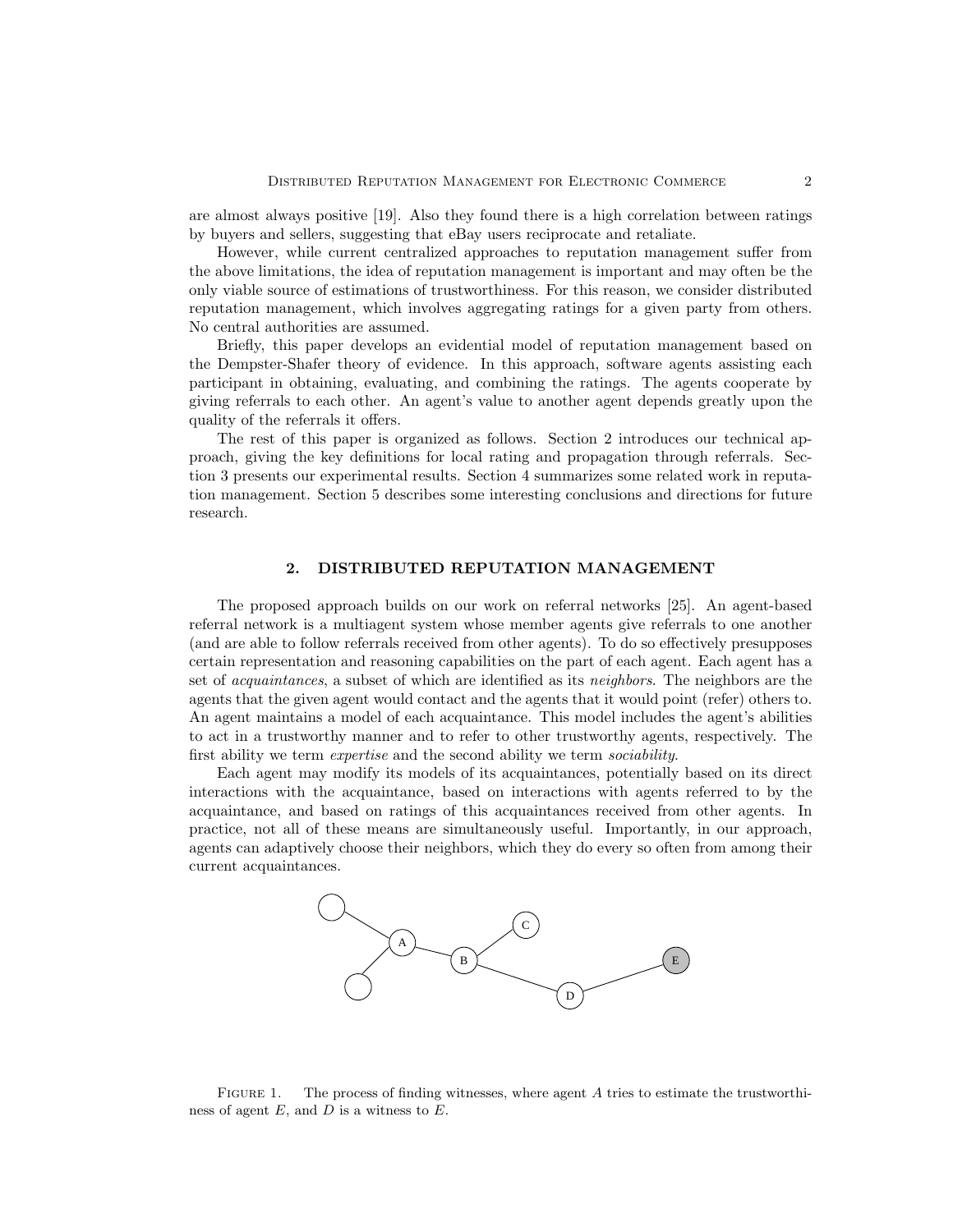An agent may estimate the trustworthiness of a given party based on its own past interactions or may consult other trusted agents who have directly interacted with the same party. These agents are termed witnesses. An agent can find the right witnesses by seeking and following referrals from its neighbors. Figure 1 shows the process where agent A finds a witness D through the referrals  $A \rightarrow B \rightarrow D$ .

Intuitively, the agents' decisions depend upon the wishes of its user. This presupposes that the agents will act through user interfaces that support user feedback. That is, after each transaction, an agent can obtain its user's ratings of the other parties involved. This is effectively the same approach as in current commercial systems. The agent records these ratings. When a user has had direct interactions with another party, the user's own ratings are used to determine how much to trust the given party. When a user has not had sufficient interactions, the user's agent looks for agents of other users who are trustworthy and have had suitable interactions. In this sense, ours is a social approach for reputation. Each agent autonomously decides whether to entertain requests from other agents and whether to reveal its true ratings.

Finding if a party is trustworthy reduces to combining the rating given to it locally (based on direct interactions, if any) with the ratings assigned to that party by others. However, some important challenges must be addressed first.

- Local ratings. How may an agent rate another party based on direct interactions with it? Our approach does so by capturing the ratings over the last several interactions, which are recorded in the given agent's history, and then converting the ratings into belief functions.
- Witnesses. How may the agent find the right witnesses? Our approach applies a process of referrals, each agent being queried potentially offering referrals to other agents. This can lead to a focused search that does not send irrelevant messages to several agents and in which agents can help one another.
- Testimonies. How may the agent systematically incorporate the testimonies of the witnesses? Our approach includes the necessary representations and reasoning through which testimonies issued by witnesses can be combined in a principled manner.

The referrals-based approach developed here addresses these challenges directly. In particular, as discussed in Section 4, our approach has an advantage over other approaches in terms of the second and third challenges above. However, before we can describe the above three elements of our approach, we must consider a representational framework over which they are layered. There are three main choices in this regard.

- Simply average all the ratings over a period of time. This approach is followed in the reputation systems in eBay and Amazon. Everyone's ratings are centrally aggregated into one score. Whoever intends to base a decision on the aggregate score has no support for deciding if the constituent ratings are trustworthy. Sometimes the ratings are augmented with text notes by each rater. This adds the problem that prospective raters must reveal their ratings to everyone.
- Apply the Bayesian approach to combine evidence [17]. However, the Bayesian approach cannot distinguish between lack of belief and disbelief. That is, a low belief score for a proposition implies, a large belief score for its negation. Lack of belief must be modeled through the artificial construct of equiprobable prior probability distributions.
- Apply the Dempster-Shafer calculus, which handles the notion of supporting and refuting explicitly [13]. There is no causal relationship between a proposition and its negation, so the lack of belief does not imply disbelief. Rather, lack of belief in any particular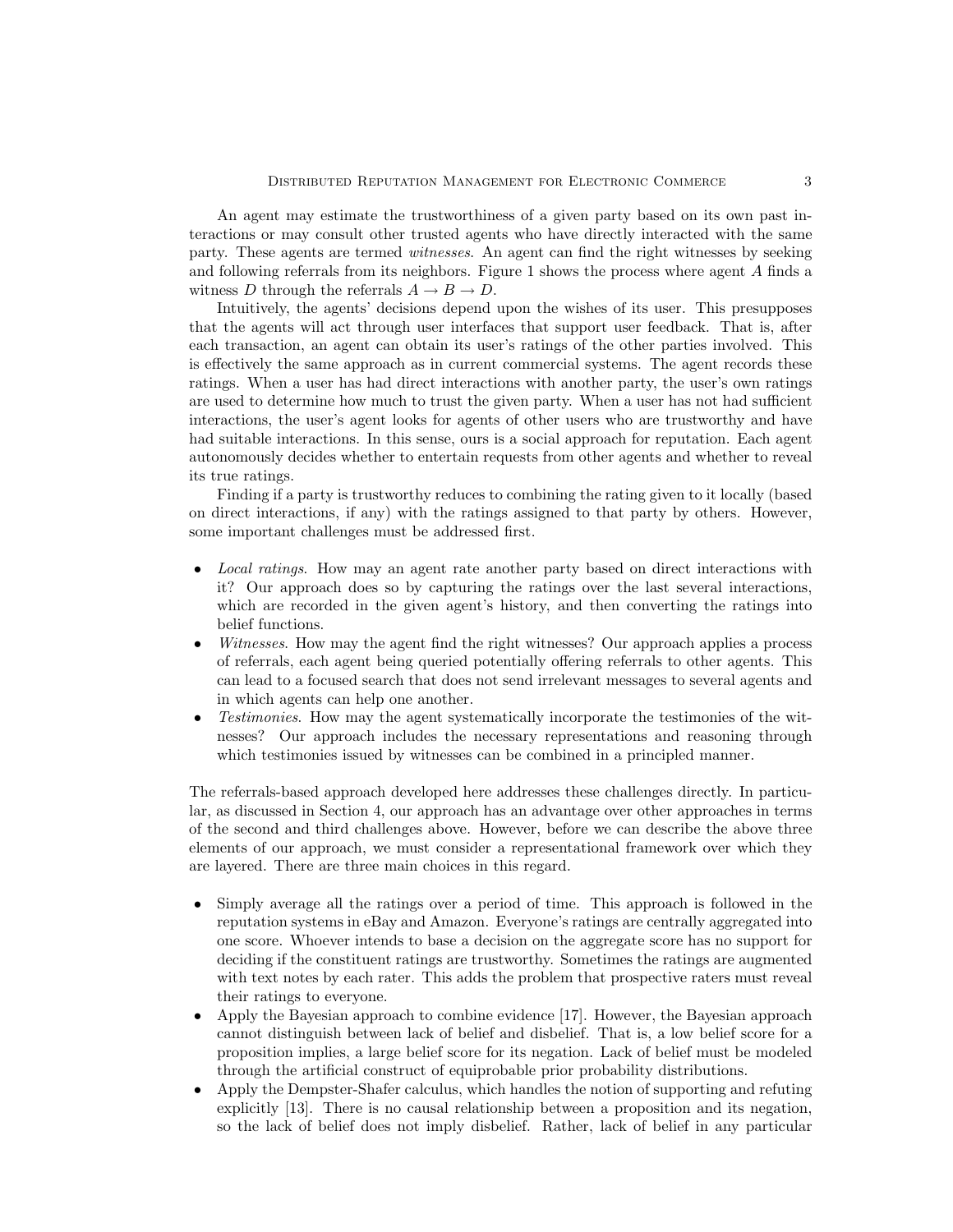hypothesis implies belief in the set of all hypotheses, which is referred to as the state of uncertainty. This leads to the intuitive process of narrowing a hypothesis [10], in which the initial uncertainty is replaced with belief or disbelief as evidence is accumulated. Applied to the present setting, the proposition in question is whether a specified other party is trustworthy. Lack of belief would refer to the set  $\{T, \neg T\}$ , instead of  $\{T\}$  or  $\{\neg T\}.$ 

For the above reasons, this paper uses the Dempster-Shafer theory of evidence as its underlying computational framework.

## 2.1. Dempster-Shafer Theory

Let us now introduce the key concepts of the Dempster-Shafer approach. Let T mean that the given agent considers a given party to be trustworthy. A frame of discernment is the set of propositions under consideration.

Definition 1. Let  $\Theta = \{T, \neg T\}$  be a frame of discernment. A basic probability assignment *Definition 1*. Let  $\Theta = \{1, \neg 1\}$  be a frame of discertificantly  $(bpa)$  is a function  $m: 2^{\Theta} \mapsto [0, 1]$  where  $(1)$   $m(\phi) = 0$ , and  $(2)$   $\sum_{\hat{A} \subset \Theta} m(\hat{A}) = 1$ .

Thus  $m({T}) + m({T, \neg T}) + m({T, \neg T}) = 1$ . A bpa is similar to a probability assignment except that its domain is the subsets and not the members of Θ. The sum of the bpa's of the singleton subsets of  $\Theta$  may be less than 1. For example, given the assignment of  $m({T}) = 0.8, m({T}) = 0, m({T}, T) = 0.2$ , we have  $m({T}) + m({T}) = 0.8$ , which is less than 1.

For a subset  $\hat{A}$  of  $\Theta$ , the *belief function*  $Bel(\hat{A})$  is defined as the sum of the beliefs committed to the possibilities in  $A$ . For example,

$$
Bel({T, \neg T}) = m({T}) + m({\neg T}) + m({T, \neg T}) = 1
$$

For individual members of  $\Theta$  (in this case, T and  $\neg T$ ), Bel and m are equal. Thus, we have

$$
Bel({T}) = m({T}) = 0.8, and Bel({-T}) = m({-T}) = 0
$$

#### 2.2. Local Belief Ratings

When agent  $A_i$  is evaluating the trustworthiness of agent  $V_j$ , there are two components to the evidence. The first is an evaluation by  $A_i$  of the services offered by  $V_j$ . The second is testimonies from other agents in case  $A_i$  has had no transactions with  $V_i$ . Suppose  $A_i$ has the latest H services from  $V_j$ ,  $S_j = \{s_{j1}, s_{j2}, \ldots, s_{jH}\}\.$  We use the distinct values of  $\{0.0, 0.1, \ldots, 1.0\}$  to denote the quality of service  $(QoS)$   $s_{jk}$ , where  $1 \leq k \leq H$ . Intuitively, these ratings are obtained from users.

Following Marsh [14], we define for each agent an upper and a lower threshold for trust. For each agent  $A_i$ , there are two thresholds  $\Omega_i$  and  $\omega_i$ , where  $0 \leq \omega_i \leq \Omega_i \leq 1$ . We use  $f(x_k)$ to denote the probability that a particular value  $x<sub>k</sub>$  of quality of services is obtained from  $V_j$ , where  $x_k \in \{0.0, 0.1, \ldots, 1.0\}$ . For example, given a specific value  $x_k$ , and that there are three services with that quality in the latest h responses, then  $f(x_k) = 3/h$ .

Definition 2. Given a series of responses from  $V_j$ ,  $S_j = \{s_{j1}, s_{j2}, \ldots, s_{jH}\}\$ , and the two *Definition* 2. Given a series of responses from  $v_j$ ,  $S_j = \{s_{j1}, s_{j2},...,s_{jH}f\}$ , and the two<br>thresholds  $Ω_i$  and  $ω_i$  of agent  $A_i$ , we can obtain  $A_i$ 's bpa toward  $V_j$ :  $m({T}) = \sum_{k}^{1} z_{k} = Ω_i f(x_k)$ ,  $m(\{\neg T\}) = \sum_{0}^{x_k=\omega_i} f(x_k)$ , and  $m(\{T, \neg T\}) = \sum_{x_k=\omega_i}^{x_k=\Omega_i} f(x_k)$ .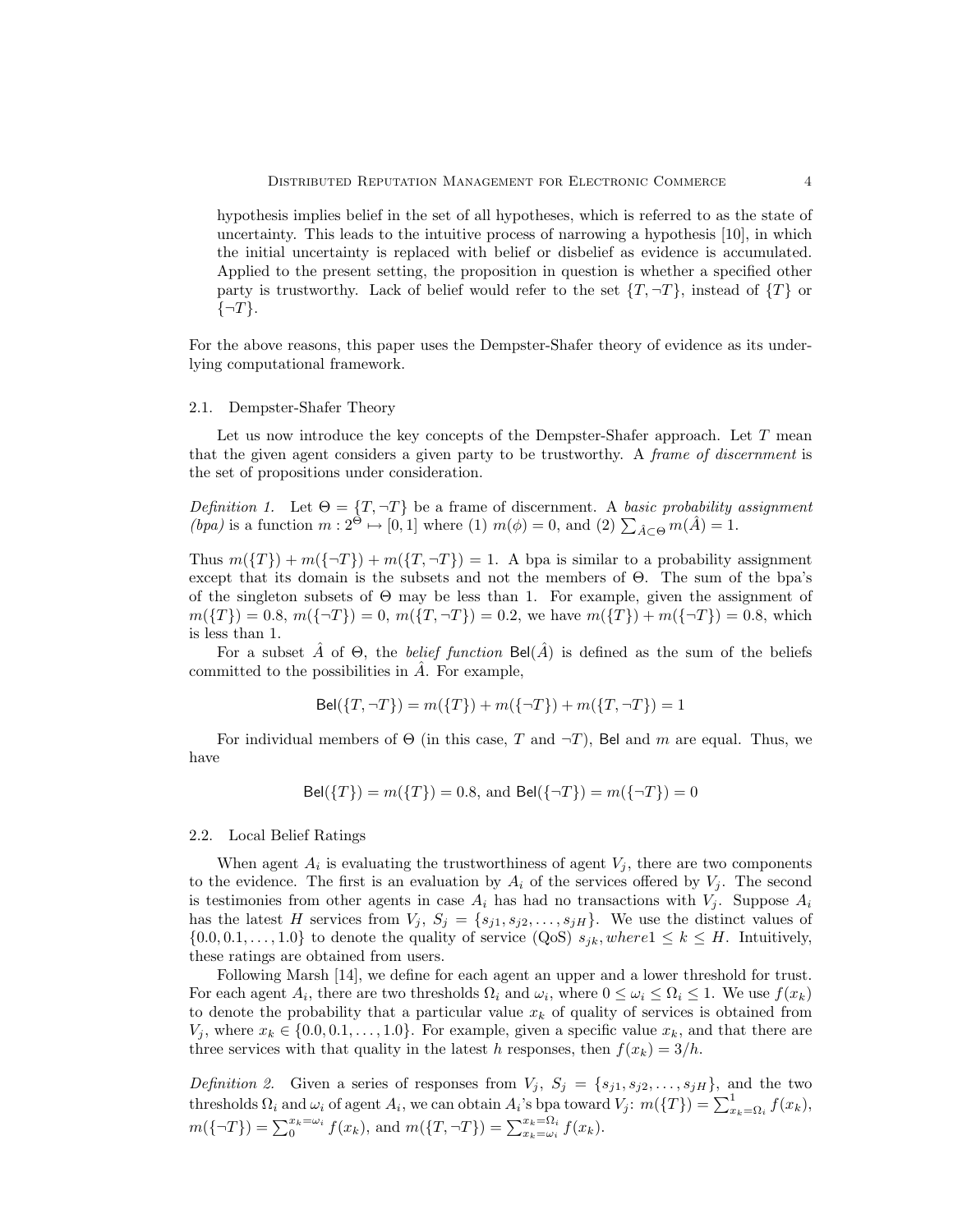

FIGURE 2. Example distributions of ratings for different agents

Figure 2 exhibits some distributions of ratings for different agents. Part (a) shows a distribution of ratings for high quality service providers, while Part (c) shows a distribution for low quality providers. Part (b) indicates that the quality of service could be random from a seller, although this usually does not happen in electronic commerce.

#### 2.3. Combining Belief Functions

When an agent has not interacted often enough with a seller, it must seek the testimonies of other witnesses. Next we discuss how to combine such evidence.

A subset A of a frame  $\Theta$  is called a *focal element* of a belief function Bel over  $\Theta$  if  $m(A) > 0$ . Given two belief functions over the same frame of discernment but based on distinct bodies of evidence, Dempster's rule of combination enables us to compute a new belief function based on the combined evidence. For every subset  $\tilde{A}$  of  $\Theta$ , Dempster's rule defines  $m_1 \oplus m_2(A)$  to be the sum of all products of the form  $m_1(X)m_2(Y)$ , where X and Y run over all subsets whose intersection is  $\ddot{A}$ . The commutativity of multiplication ensures that the rule yields the same value regardless of the order in which the functions are combined.

Definition 3. Let Bel<sub>1</sub> and Bel<sub>2</sub> be belief functions over  $\Theta$ , with basic probability assignments  $m_1$  and  $m_2$ , and focal elements  $\hat{A}_1, \ldots, \hat{A}_k$ , and  $\hat{B}_1, \ldots, \hat{B}_l$ , respectively. Suppose

$$
\sum_{i,j,\hat{A}_i \cap \hat{B}_j = \phi} m_1(\hat{A}_i) m_2(\hat{B}_j) < 1
$$

Then the function  $m: 2^{\Theta} \mapsto [0, 1]$  that is defined by

$$
m(\hat{A}) = \frac{\sum_{i,j, \hat{A}_i \cap \hat{B}_j = \hat{A}} m_1(\hat{A}_i) m_2(\hat{B}_j)}{1 - \sum_{i,j, \hat{A}_i \cap \hat{B}_j = \phi} m_1(\hat{A}_i) m_2(\hat{B}_j)}
$$

for all non-empty  $\hat{A} \subset \Theta$  is a basic probability assignment [23].

Bel, the belief function given by m, is called the *orthogonal sum* of Bel<sub>1</sub> and Bel<sub>2</sub>. It is written  $Bel = Bel_1 \oplus Bel_2$ . Let us now look at how beliefs obtained from two separate agents are combined. Suppose

$$
m_1({T}) = 0.8, m_1({\neg T}) = 0, m_1({T}, \neg T) = 0.2
$$
  

$$
m_2({T}) = 0.9, m_2({\neg T}) = 0, m_2({T}, \neg T) = 0.1
$$

Then  $m_{12}$  is obtained as follows: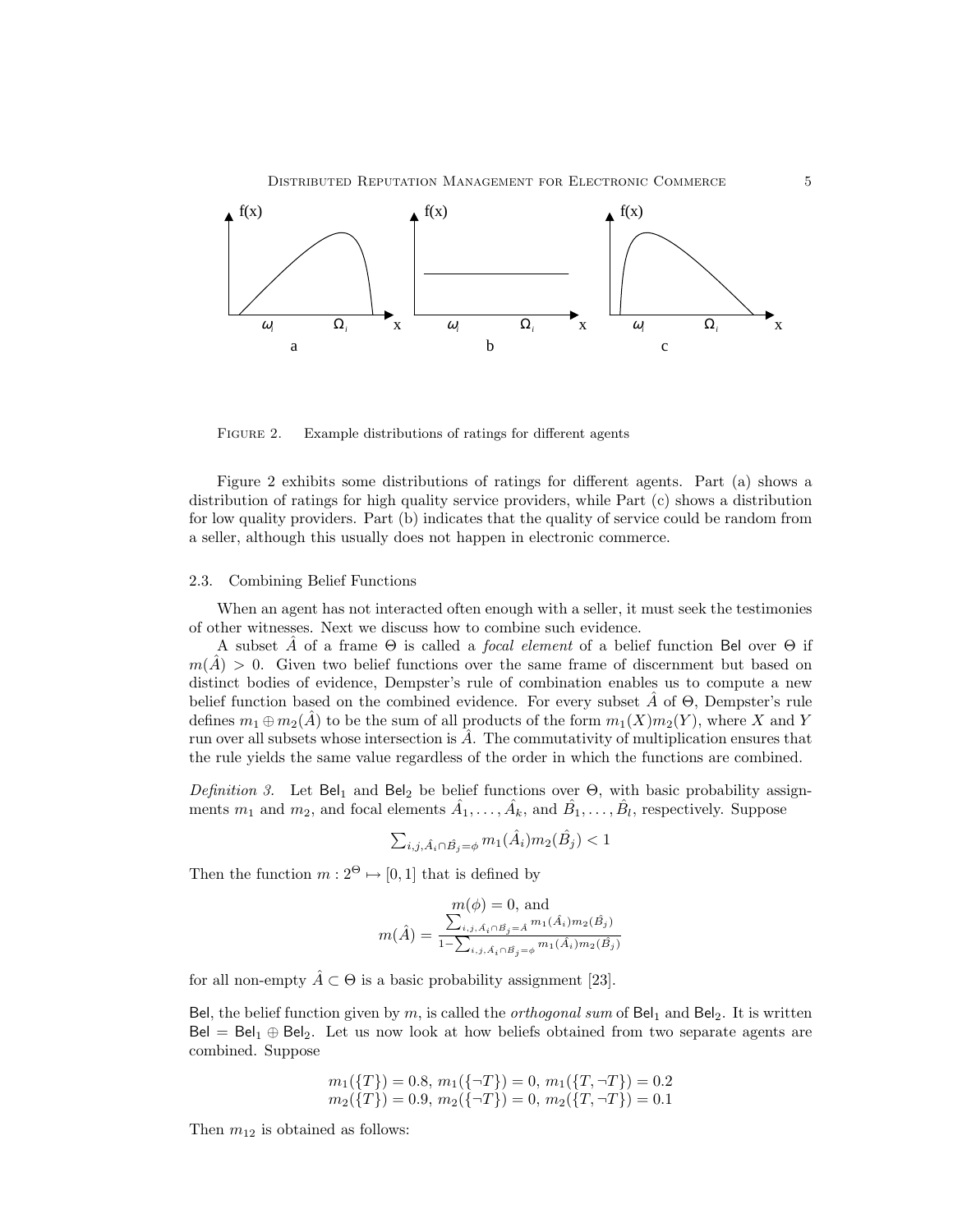$$
m_{12}(\lbrace T \rbrace) = 0.72 + 0.18 + 0.08 = 0.98
$$

$$
m_{12}(\lbrace \neg T \rbrace) = 0
$$

$$
m_{12}(\lbrace T, \neg T \rbrace) = 0.02
$$

Next suppose that one piece of the evidence confirms  $T$ , while the other disconfirms  $T$ . That is, we have the following situation:

$$
m_1({T}) = 0.8, m_1({\neg T}) = 0, m_1({T}, \neg T) = 0.2
$$
  

$$
m_2({T}) = 0, m_2({\neg T}) = 0.9, m_2({T}, \neg T) = 0.1
$$

Then  $m_{12}$  is obtained as follows:

$$
m_{12}(\phi) = 0.72
$$
  
\n
$$
m_{12}(\{T\}) = 0.08
$$
  
\n
$$
m_{12}(\{\neg T\}) = 0.18
$$
  
\n
$$
m_{12}(\{T, \neg T\}) = 0.02
$$

In this case, 0.72 of our belief is committed to the empty set. Since there are no possibilities in this set, the belief in our other sets must be normalized to 1. This yields:

$$
m_{12}(\lbrace T \rbrace) = 0.29
$$
  
\n
$$
m_{12}(\lbrace \neg T \rbrace) = 0.64
$$
  
\n
$$
m_{12}(\lbrace T, \neg T \rbrace) = 0.07
$$

## 2.4. Deciding the Reputation

It helps to distinguish between two kinds of beliefs: local belief and total belief. An agent's local belief about another agent is from direct interactions with it and can be propagated to others upon request. An agent's total belief about another agent combines the local belief (if any) with testimonies received from all witnesses reached (if any). Total belief can be used for deciding whether the agent being considered is trustworthy. To prevent non-well-founded cycles, we restrict agents from propagating their total beliefs. However, in principle, the necessary information underlying a total belief can be obtained by the requesting agent from the original witnesses.



FIGURE 3. The process of deciding whether to cooperate with another agent

Agent  $A_r$  models all of the information he receives about agent  $V_g$  using belief functions, and then decides whether to trust  $V_g$ . Figure 3 shows the whole process. Total belief is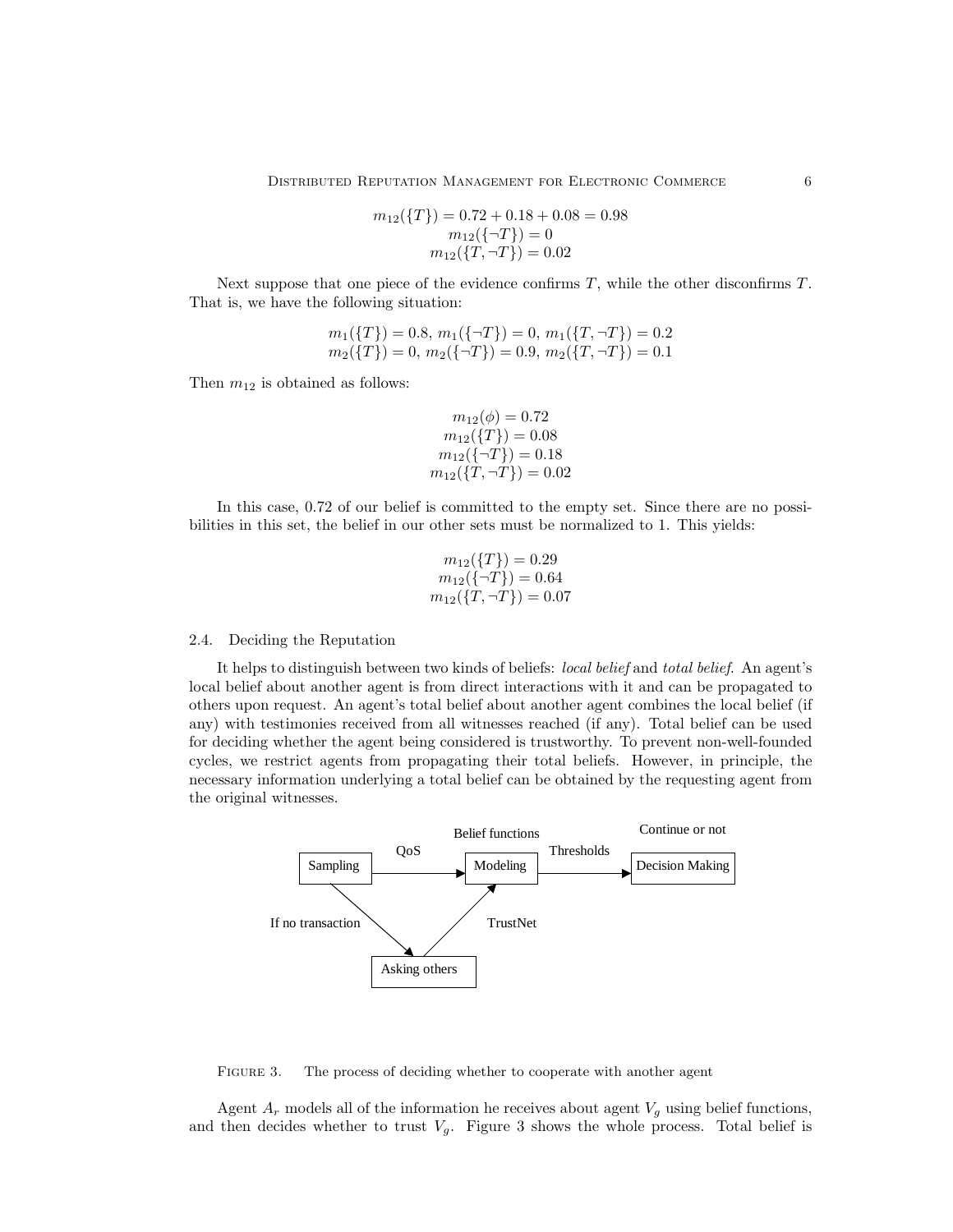needed only if  $A_r$  has not previously had an interaction with  $V_q$ . Once  $A_r$  has had sufficient direct interactions with  $V_q$ , there is no reason for it to change its beliefs about  $V_q$  based on comments from others. Under our approach,  $A_r$  would have collected evidence from others regarding  $V_g$  prior to its first interaction with  $V_g$  and has no reason to seek it again after having interacted with  $V_g$  directly.

To evaluate the trustworthiness of  $V_g$ ,  $A_r$  will check if  $V_g$  is one of its acquaintances, i.e.,  $A_r$  has some local beliefs about its trustworthiness. If so,  $A_r$  will use its existing local belief to evaluate the trustworthiness of  $V_g$ . Otherwise,  $A_r$  will query its neighbors about  $V_g$ . When an agent receives a query about  $V_g$ 's trustworthiness, it will check if  $V_g$  is one of its acquaintances. If yes, it will return the information about  $V_g$ ; otherwise, it will return zero or more referrals to  $A_r$ .  $A_r$ , if it chooses, can then query some of the referred agents.

A referral r to agent  $A_j$  returned from agent  $A_i$  is written as  $\langle A_i, A_j \rangle$ . A series of referrals makes a referral chain. Observing that shorter referral chains are more likely to be fruitful and accurate [11] and to limit the effort expended in pursuing referrals, we define *depthLimit* as the bound on the length of any referral chain. The value of depthLimit and strategies to control the referring process are interesting questions for referral networks [28]. The referral process terminates in success when at least one rating is received and in failure when the depthLimit is reached or when it arrives at an agent neither gives an answer rating nor a referral.

To simplify the notation, we refer to the initial contact  $\langle A_r, A_i \rangle$  as a referral as well. For simplicity, a chain is written as  $\langle A_0, A_1, \ldots, A_k \rangle$ , where  $A_0$  is the querying agent and every agent  $A_i$  for  $i < k$  gives a referral to agent  $A_{i+1}$ .

## 2.5. TrustNet

Now suppose  $A_r$  wishes to evaluate the trustworthiness of  $V_q$ . After a series of l referrals, a testimony about agent  $V_q$  is returned from agent  $A_j$ . Let the entire referral chain in this case be  $\langle A_r, \ldots, A_j \rangle$ , with length l. A TrustNet is a representation built from the referral chains produced from  $A_r$ 's query. It is used to systematically incorporate the testimonies of the various witnesses regarding a particular party.

Definition 4. A TrustNet TN is a directed graph  $TN(A_r, V_g, \mathbf{A}, R)$ , where **A** is a finite set of agents  $\{A_1, \ldots, A_N\}$ , and R is a set of referrals  $\{r_1, \ldots, r_n\}$ .

Given a series of referrals  $\{r_1, r_2, \ldots, r_n\}$ , the requester  $A_r$  constructs a TrustNet TN by incorporating each referral  $r_i = \langle A_i, A_j \rangle$  into TN.  $A_r$  adds  $r_i$  to R if and only if  $A_j \notin \mathbf{A}$ and  $depth(A_i) \leq depthLimit$ .

Figure 4 shows how the testimonies propagate through a TrustNet. Suppose agent  $A_r$ wants to evaluate the trustworthiness of agent  $V_q$ , and  $\{w_1, \ldots, w_L\}$  are a group of witnesses towards agent  $V_q$ . We now show how testimonies from witnesses can be incorporated into the rating of a given agent. Let  $\tau_{A_i}$  and  $\pi_{A_i}$  be the belief functions corresponding to agent  $A_i$ 's local and total beliefs, respectively.

Definition 5. Given a set of witnesses  $\Delta = \{w_1, w_2, \ldots, w_L\}$ , agent  $A_r$  will update its total belief value of agent  $V_g$  as follows

$$
\pi_{A_r} = \tau_{w_1} \oplus \ldots \oplus \tau_{w_L}
$$

Next we consider the situation where  $A_r$  needs to compute its total belief regarding  $V_q$ .

• Case 1:  $A_r$  has interacted with  $V_g$ .  $A_r$  will trust  $V_g$  if  $\tau_{A_r}(\lbrace T_{V_g} \rbrace) - \tau_{A_r}(\lbrace \neg T_{V_g} \rbrace) \ge \rho$ , where  $\rho$  is a threshold for trustworthiness and  $0 < \rho < 1$ . If we look at the belief function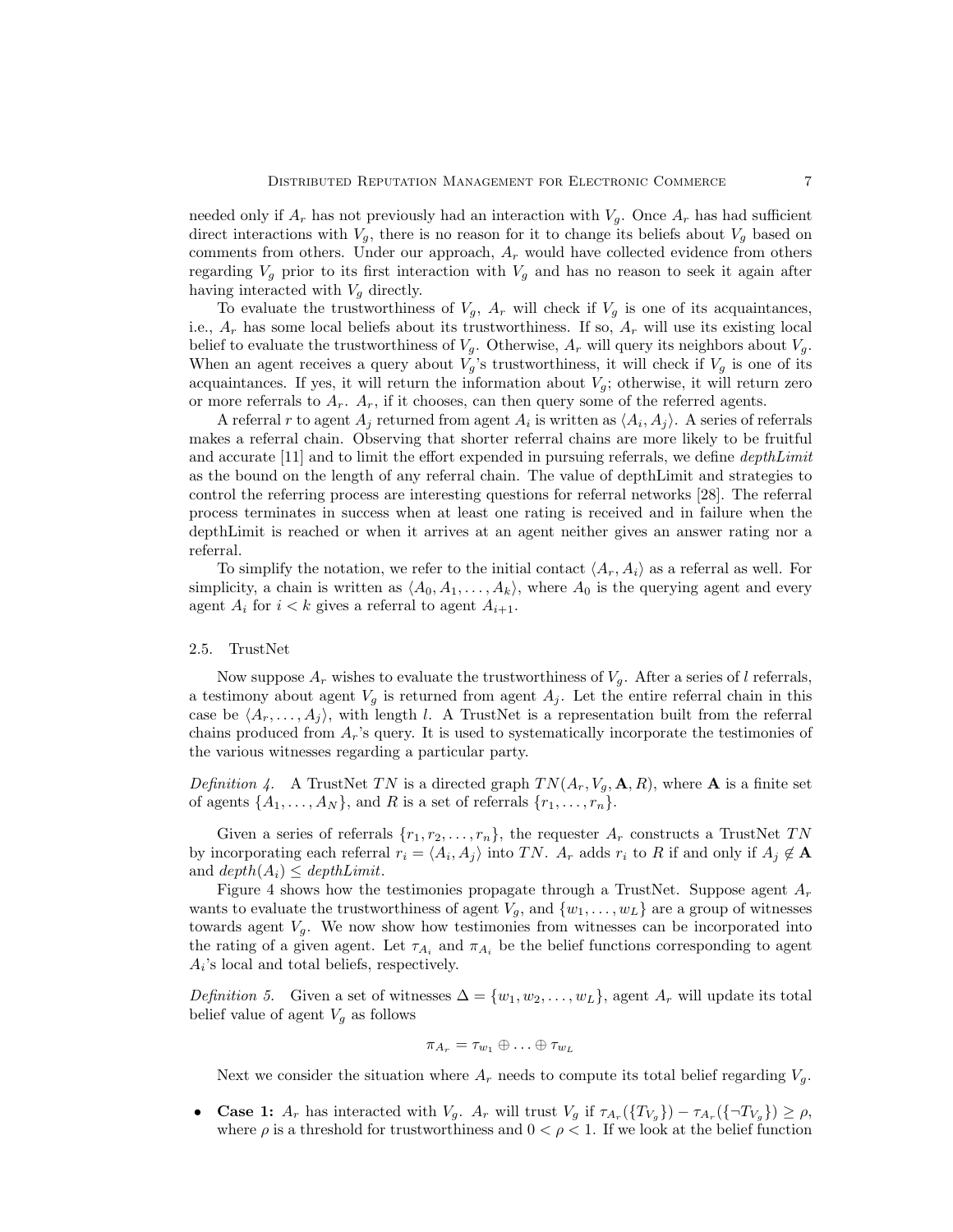

FIGURE 4. Testimony propagation through a TrustNet

more carefully, we see that the first transaction is important. If the first service is of high quality, then  $\tau_{A_r}(\{T_{V_g}\}) - \tau_{A_r}(\{\neg T_{V_g}\}) = 1$ ; otherwise, the value would be -1.

- **Case 2:**  $A_r$  has not interacted with  $V_g$ .  $A_r$  computes its total belief about  $V_g$ .  $A_r$  will trust  $V_g$  if  $\pi_{A_r}(\{T_{V_g}\}) - \pi_{A_r}(\{\neg T_{V_g}\}) \ge \rho$ . This is the benefit of distributed reputation management in case that the rater and the rated agents have never interacted before.
- Case 3:  $V_g$  is totally new to the society. In this case,  $\pi_{A_r}(\{T_{V_g}\}) = \pi_{A_r}(\{\neg T_{V_g}\}) = 0$ , and  $\pi_{A_r}(\{T_{V_g}, \neg T_{V_g}\}) = 1$ .  $V_g$  must initially establish its reputation in other ways, e.g., by advertising or obtaining endorsements from established agents [15].

#### 3. EXPERIMENTAL RESULTS

Our experiments are based on an extension of a simulation testbed previously developed for information access [30]. The experiments involve between 100 and 500 agents. Some of the agents are identified as sellers and the rest as buyers. Each agent is modeled in terms of its interest (describing the services it is interested in purchasing) and its expertise (describing the services it is able to offer). Both interest and expertise are captures as terms vectors of dimension 5. The expertise vectors for each buyer are random, but for the sellers, each dimension of the expertise vectors is limited to 1.

Each agent keeps the latest 10 responses from another agent. The agents are limited in the number of neighbors they may have, here 4. The length of each referral chain is limited to 6. Moreover, we introduce a probability between 0 and 1 to model the cooperativeness of each agent  $A_i$ , denoted as  $C_{A_i}$ . The trustworthiness of a seller is viewed as the expectation of cooperative behavior from that seller. Agent  $A_i$  will generate an answer from its *expertise* vector upon a query with the probability  $C_{A_i}$  even when there is a good match between the query and its expertise vector.

In each simulation cycle, we randomly designate an agent to be the requester. The queries are generated as vectors by perturbing the interest vector of the requesting agent. An agent may query some of its neighbors. When an agent receives a query, it may answer it based on its expertise vector, or may give a referral to some of its neighbors. The originating agent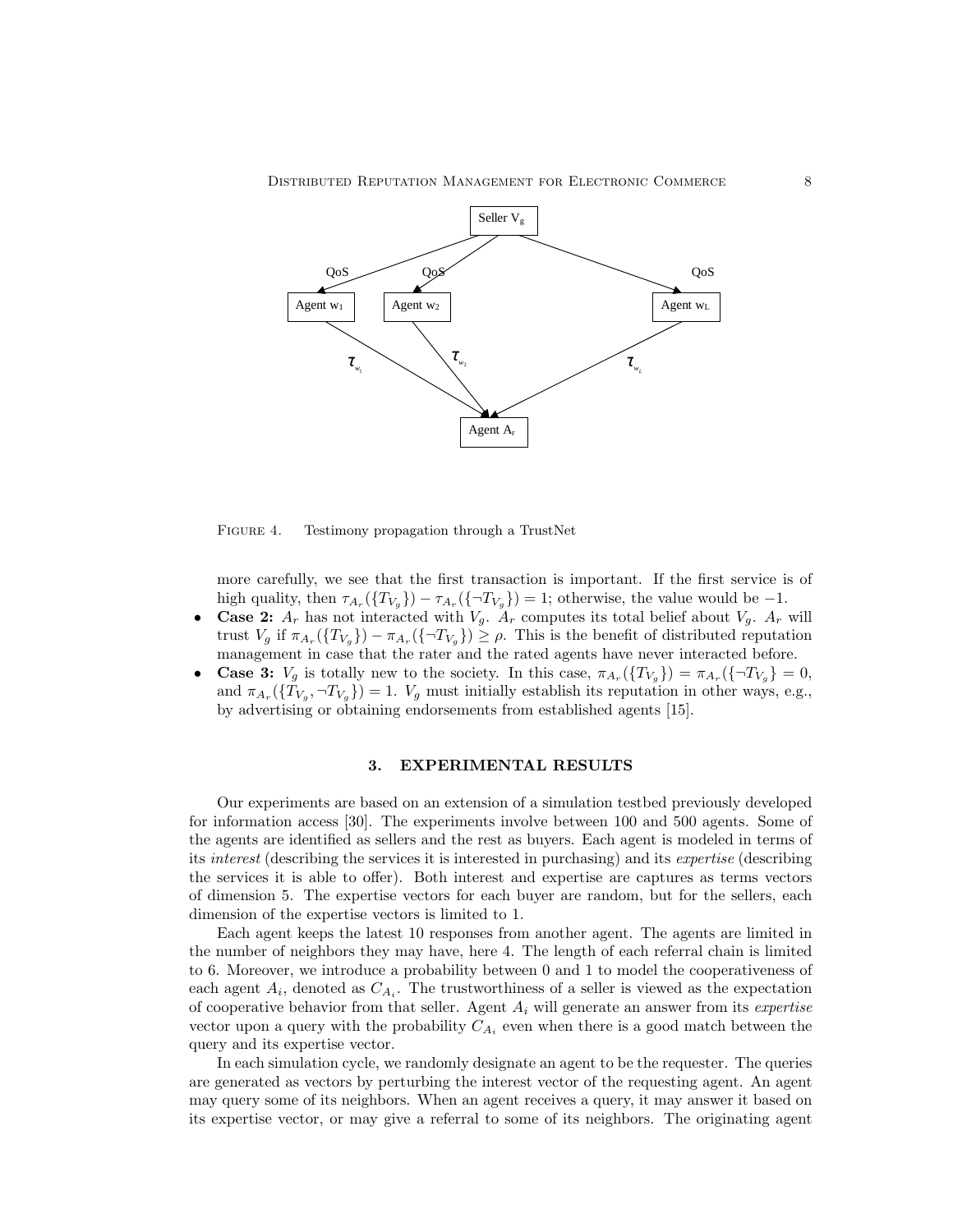

FIGURE 5. Reputations of the seller with different qualities of services in the bootstrapping stage (from a regular ring)

collects all possible referrals, and continues the process by following some of the suggested referrals. Each agent may keep track of certain acquaintances (a superset, usually a proper superset, of its neighbors). In our simulation, we allow 12 acquaintances. Periodically, each agent decides which of its acquaintances are dropped and which are promoted to neighbors.

## 3.1. Metrics

We now define some useful metrics in which to intuitively capture the results of our experiments.

Definition 6. Suppose  $\{w_1, \ldots, w_L\}$  are exactly L agents whose neighbors include  $V_i$ . Then  $\beta_{V_i}$ , the cumulative belief regarding agent  $V_i$  is computed as

$$
\beta_{V_i} = \tau_{w_1} \oplus \tau_{w_2}, \dots, \oplus \tau_{w_L}
$$

and the reputation of agent  $V_i$  is defined as

$$
\Gamma(V_i) = \beta_{V_i}(\{T_{V_i}\}) - \beta_{V_i}(\{\neg T_{V_i}\}.
$$

If  $L = 0$  then  $\Gamma(V_i) = 0$ .

# 3.2. Bootstrapping

The neighborhood relation over the agents induces a graph wherein the agents are the vertices with edges to their neighbors. Our simulation must begin with a graph. Following Watts and Strogatz's study of small-world graphs [27], we begin our simulation from a ring (but with directed edges). The specific ring with which we begin is a regular ring with 100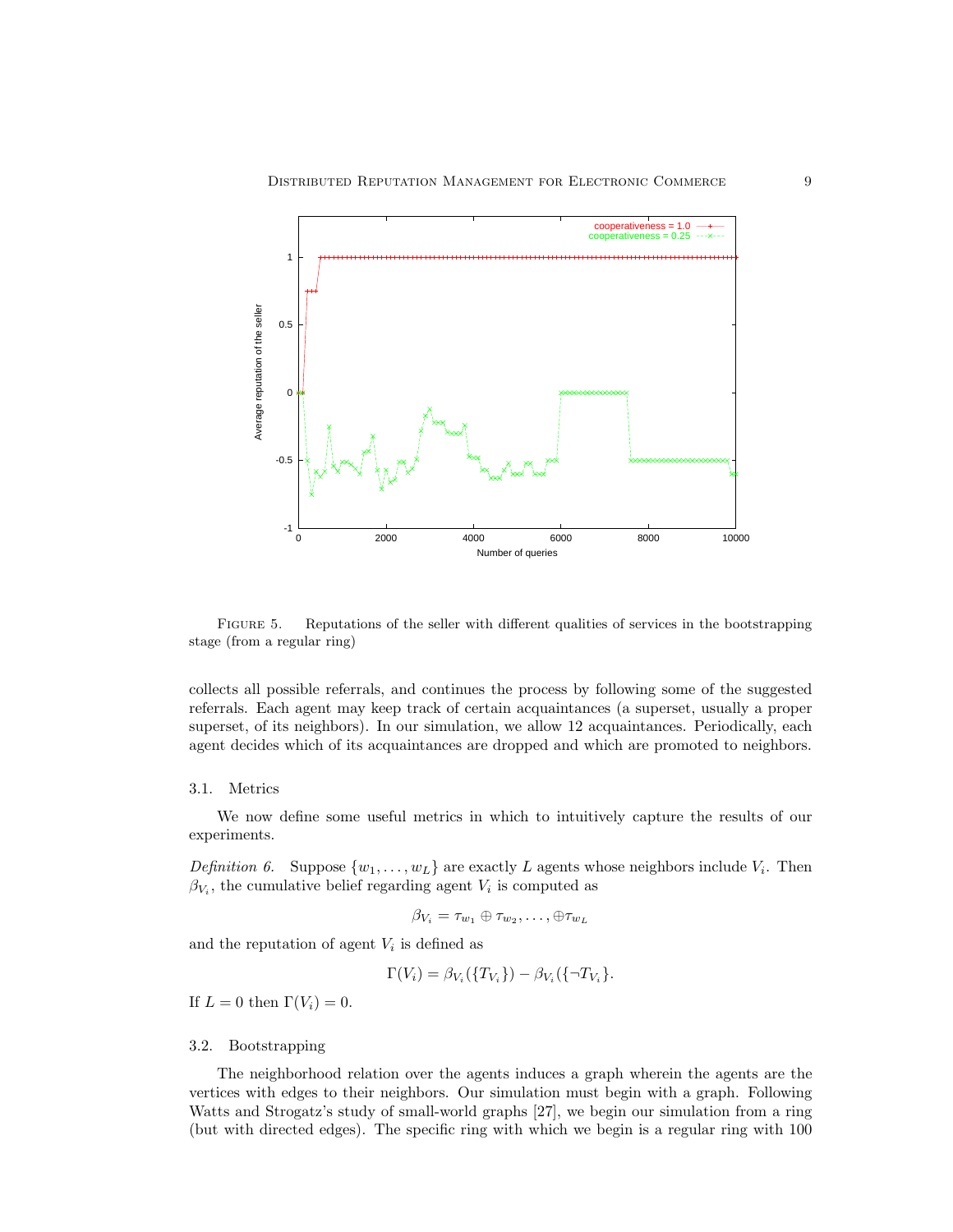

FIGURE 6. Number of the agents who know the seller in the bootstrapping stage (from a regular ring)

nodes and 4 edges per node. Initially, each node's out-edges point to its nearest neighbors in the ring. Since there are no real users in these simulation, the quality of service (QoS) is evaluated based on how close the answer it to the interest vector of the requesting agent.

The cooperativeness for each agent is set to 1 if not specified. For any two agents  $A_i$ and  $A_j$ ,  $\tau_{A_i}(\{T_{A_j}\}) = \tau_{A_i}(\{\tau_{A_j}\}) = 0$ ,  $\tau_{A_i}(\{T_{A_j}, \neg T_{A_j}\}) = 1$  in the beginning. Only one agent is identified as a seller, called  $V_g$ . We use a fairly low value for the lower threshold  $\omega_i$  to facilitate modeling the cooperativeness of seller agents. For each agent  $A_i$ , we have  $\Omega_i = 0.5$  and  $\omega_i = 0.1$ . Whether a given neighbor will remain a neighbor depends on how close the neighbor's expertise is to the agent's interest. After every 100 rounds, we compute the reputation for the single seller agent using the metrics defined above. The computation is not counted in the simulation cycle.

In the first simulation we evaluate the convergence of our approach. Consider the following two settings for the cooperativeness of the seller:  $(1)$  1 or good quality service and  $(2)$ 0.25 or bad quality service. Figure 5 shows the reputation of the two kinds of sellers. The reputation of seller with  $C_{V_g} = 1$  climbs quickly to 1 and then stabilize at 1. The reputation for a seller with cooperativeness  $C_{V_q} = 0.25$  is low.

Figure 6 shows the number of agents who know the seller. More and more buyers have the good seller (with  $C_{V_g} = 1$ ) as a neighbor (about 46 out of 99 agents). Fewer and fewer agents have the bad seller as a neighbor. Several agents have it as a neighbor early on in the simulation, but eventually few if any agents do. In the figure, it is only one agent's neighbor after 10000 queries.

This is the reason why, in Figure 5, the reputation is negative for a while and finally approaches zero. The convergence to zero indicates that the other agents have forgotten about this agent.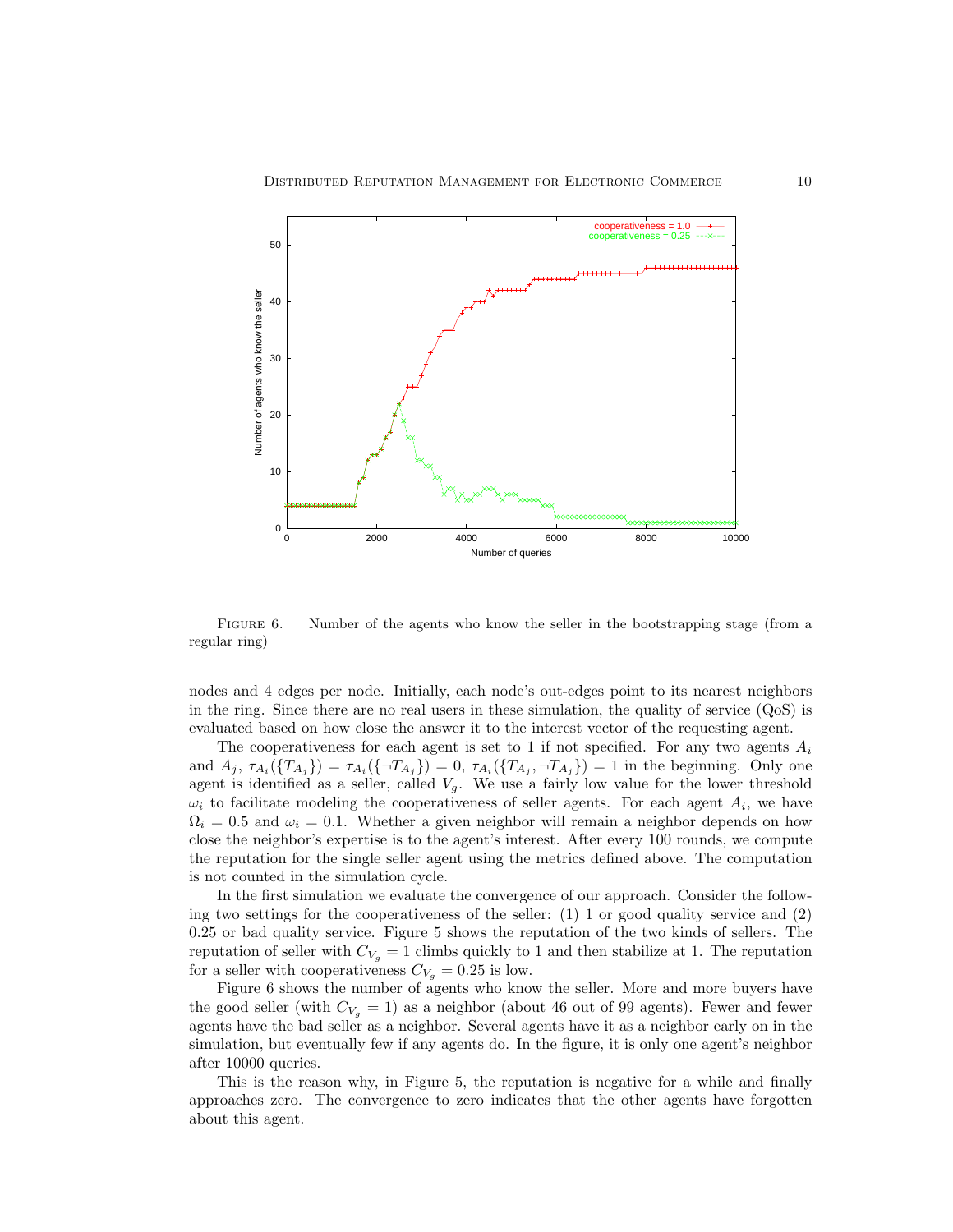

FIGURE 7. Reputation buildup and crash of seller  $V_g$ 

## 3.3. Reputation Buildup

Sometime, the reputation of a seller will not remain stable for long. They might be good in the very beginning, but later they may lower their quality of service. In the second simulation, we show that a *very good* seller  $V_g$  who accumulates a high reputation during the first simulation cycle of 25, 000, behaves cooperatively with a cooperativeness factor 1 until it reaches a high reputation value, and then starts abusing its reputation by decreasing its responsiveness factor to 0.25. Thus its average reputation begins to drop, ultimately settling at a reputation of 0. Figure 7 illustrates this case. A reputation of 0 indicates that  $V_q$  is no longer a neighbor of any agent. That is, it ends up isolated from the other agents. However, in order to distinguish the agent with *zero* reputation (new agent) from the agent with  $-1$ reputation, we might introduce a *blacklist* to remember all  $V<sub>q</sub>$  with bad reputation. We defer this enhancement to future work.

## 3.4. Community Size

Usually there is a better chance to select a partner in a large (virtual) city of 300, 000 people than in a small town of 3, 000 people. Conversely, it is much easier to collect "bad" testimonies in a small town. We conjecture that the average reputation of an agent in a smaller group should change faster than that in a larger community.

Given two groups of agents, with the number of agents 20 and 100, respectively. Suppose sellers  $V_{g_1}$  and  $V_{g_2}$  are two cooperative agents in the beginning with cooperativeness factors of 1. After several simulation cycles, both  $V_{g_1}$  and  $V_{g_2}$  decrease their cooperativeness factor to 0.25. Thus, their average reputation starts dropping because of their non-cooperative behavior. Figure 8 shows that the reputation of agent  $V_{q_1}$  drops faster (measured by number of queries sent by each agent) since it is in a smaller community.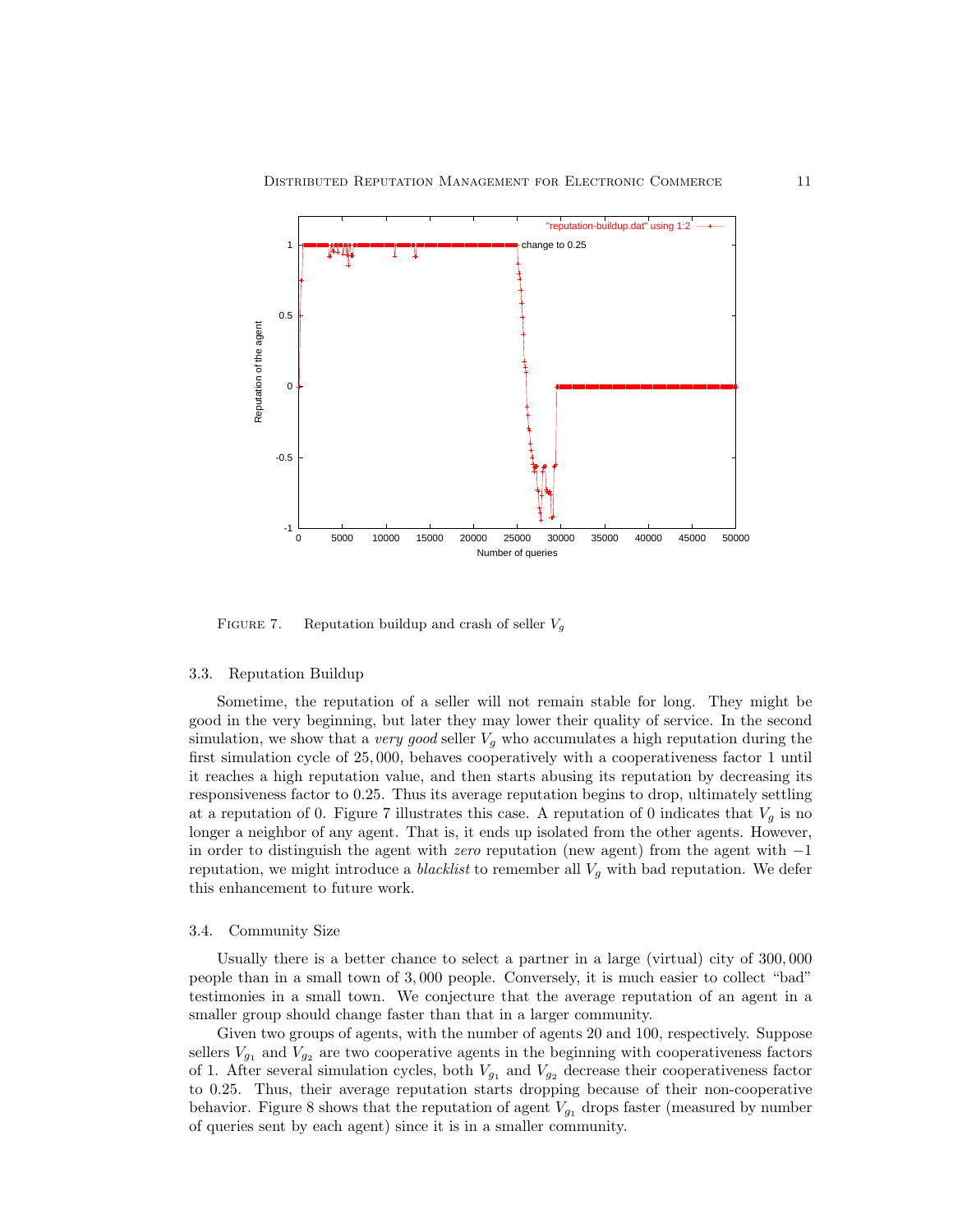

FIGURE 8. Low quality sellers in different community sizes

Another interesting phenomenon is that the reputation of agent  $V_{g_1}$  oscillates around  $-0.5$ , a low reputation level, but agent  $V_{g_2}$ 's reputation changes back to 0. In conjunction with the above-mentioned experiments, this indicates that a bad agent is more easily forgotten in a big community than in a small group.

#### 4. RELATED WORK

Reputation management in electronic commerce has drawn much interest lately. Yenta [8] and Weaving a Web of Trust [12] are two well-known prototype approaches. Yenta clusters people with common interests according to referrals of users who know each other and verify the assertions they make about themselves, while Weaving a Web of Trust relies on the existence of a connected path between two users. These systems require preexisting social relationships among the users of their electronic community. It is not clear how to establish such relationships and how the ratings propagate through this community.

A social mechanism of reputation management was implemented in Kasbah [7, 31]. This mechanism requires that users give a rating for themselves and either have a central agency (direct ratings) or other trusted users (collaborative ratings). A central system keeps track of the users' explicit ratings of each other, and uses these ratings to compute a person's overall reputation or reputation with respect to a specific user in a directed graph. However, it is not clear how the agents collect the ratings in an open environment where the number of agents grows to very large.

Trusted Third Parties (TTP) [18] are often employed to facilitate trust in commercial transactions. Typical TTP services for electronic commerce include certification, timestamping, and notarization. TTPs act as a bridge between buyers and sellers in electronic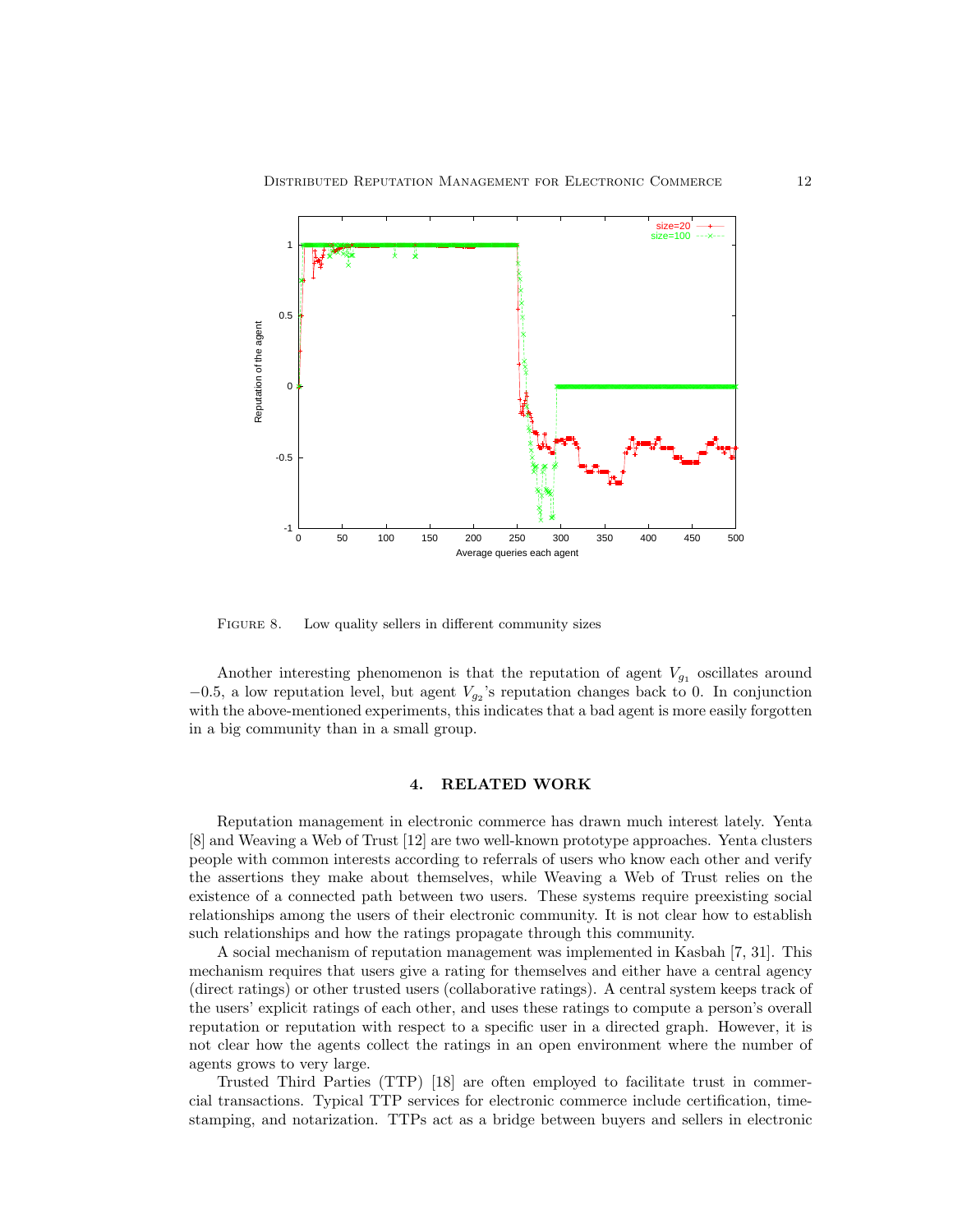marketplaces. However, they are most appropriate for closed marketplaces. In loosely federated, open systems a TTP may either not be available or have limited power to enforce good behavior.

One of the earliest works that tried to give a formal treatment of trust was that of Marsh [14]. Marsh's model attempted to integrate all the aspects of trust taken from sociology and psychology. Since Marsh's model has strong sociological foundations, the model is rather complex and cannot be easily used in today's electronic communities. Moreover the model only considers an agent's own experiences and doesn't involve any social mechanisms. Hence, a group of agents cannot collaborate to rate others.

Tan and Thoen [26] discuss the trust that is needed to engage in a transaction. In their model, a party engages in a transaction only if its level of trust exceeds its personal threshold. The threshold depends on the type of the transaction and the other parties involved in the transaction. The trust in a transaction includes the trust in the other party and the trust in the control mechanisms. Tan and Thoen use these design principles to make people trust electronic commerce. By contrast, we focus on the computational model of distributed reputation management for electronic commerce.

Another computational method is the Social Interaction Framework (SIF) [21]. In SIF, an agent evaluates the reputation of another agent based on direct observations as well through other witnesses. Moreover, Schillo et al. tested the performance of two groups of agents with different settings for honesty versus dishonesty for altruism versus egotism [22]. This work motivates some of our experiments for reputation management. However, SIF does not describe how to find such witnesses, whereas in the electronic communities, deals are brokered among people who may have never interacted before.

We previously developed an approach for social reputation management [29], in which they used a scalar value to represent an agent's belief ratings about another and combine them with testimonies using combination schemes similar to the certainty factor model. The drawbacks of the certainty factor models, discussed in Section 2, led us to consider alternate approaches.

Abdul-Rahman and Hailes [1] proposed an approach in virtual communities. This work adapts Marsh's work. It too uses concepts such as situation or contexts and simplifies others such as trust, which is limited to have only four possible values. Abdul-Rahman and Hailes require each agent to keep complex data structures that represent a kind of global knowledge about the whole network. This is a serious limitation, because usually maintaining and updating these data structures can be laborious and time-consuming. Also it is not clear how the agents get the needed information and how well the model will scale when the number of agents grows.

Aberer and Despotovic [2] simplified our model and use that to manage trust in a peerto-peer network where no central database is available. Their model is based on binary trust, i.e., an agent is either trustworthy or not. When a dishonest transaction happens, the agents can forward their complaints to other agents. Aberer and Despotovic use a special data structure, namely P-Grid, to store the complaints in a peer-to-peer network. In order to evaluate the trustworthiness of another agent  $B$ , an agent  $A$  searches the leaf level of the P-Grid for complaints on agent B.

Breban and Vassileva [4] present a coalition-formation mechanism based on trust relationships. Their approach extends existing transaction-oriented coalitions, and might be an interesting direction for distributed reputation management for electronic commerce.

There has been much work on social abstractions for agents, e.g., [5, 9]. The initial work on this theme studied various of relationships among agents. More recent work on these themes has begun to look at the problems of deception and fraud [6]. However, our proposed approach goes beyond their approach in its representations of trust, propagation algorithms,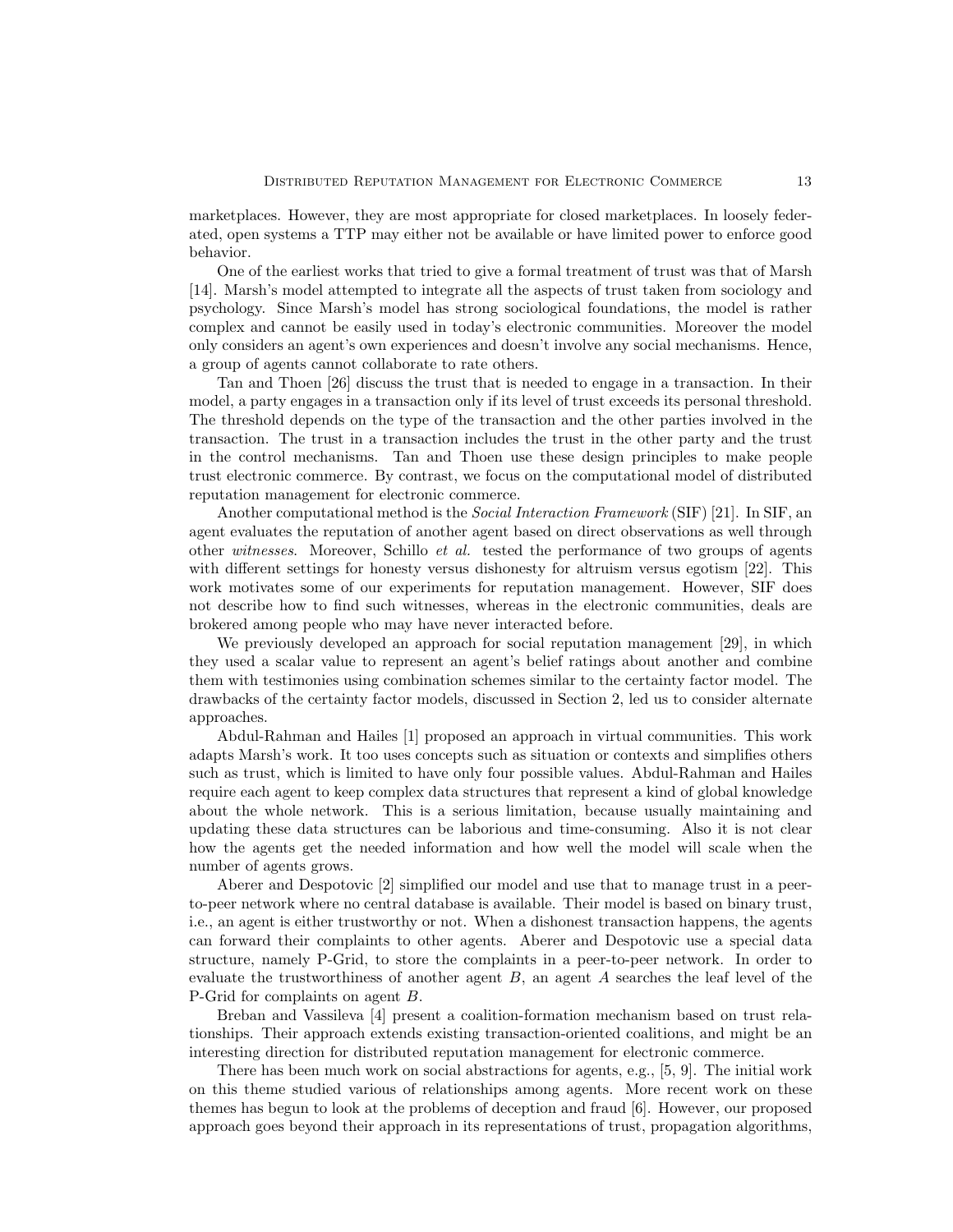and formal analysis.

#### 5. CONCLUSION

This paper examines the problem of distributed reputation management for electronic commerce. We directly consider how agents may place trust in each other and refine the ways in which an agent may convey its ratings of the trustworthiness of an agent to another agent. Explicit distributed reputation management can potentially help the agents detect selfish, antisocial, or unreliable sellers in electronic commerce and thus lead to more reliable relationships among buyers and sellers.

The iterated, multi-player prisoners' dilemma is intimately related to the evolution of trust [3]. On the one hand, if the players trust each other, they can both cooperate and avert a mutual defection where both suffer. On the other hand, such trust can only build up in a setting where the players must repeatedly interact with each other. Our observation is that a reputation mechanism sustains rational cooperation, because good players are rewarded by society whereas bad players are penalized. Both the rewards and penalties can be greater from a society than from an individual [16, 24].

Our present approach does not fully protect against spurious ratings generated by malicious agents. It relies upon there being a large number of agents who offer honest ratings to override the effect of the ratings provided by the malicious agents. In future work, we plan to study the special problems of lying and rumors in extensions of the present evidential framework. We also plan to study evolutionary situations where groups of agents consider rating schemes for other agents. The purpose is not only to study alternative approaches for achieving more efficient communities, but also to test if our mechanism is robust against invasion and, hence, is more stable.

## ACKNOWLEDGMENTS

This research was supported by the National Science Foundation under grant IIS-9624425 (Career Award) and ITR-0081742. We are indebted to the anonymous reviewers for their helpful comments.

#### References

- [1] Alfarez Abdul-Rahman and Stephen Hailes. Supporting trust in virtual communities. In Proceedings of the 33rd Hawaii International Conference on Systems Science, 2000.
- [2] Karl Aberer and Zoran Despotovic. Managing trust in a peer-2-peer information system. In Proceedings of the 10th International Conference on Information and Knowledge Management (CIKM), pages 310–317, 2001.
- [3] Robert Boyd and Jeffrey P. Borderbaum. No pure strategy is evolutionary stable in the repeated prisoner's dilemma game. Nature, 327:58–59, 1987.
- [4] Silvia Breban and Julita Vassileva. Long-term coalitions for the electronic marketplace. In Proceedings of Canadian AI Workshop on Novel E-Commerce Applications of Agents, pages 6–12, 2001.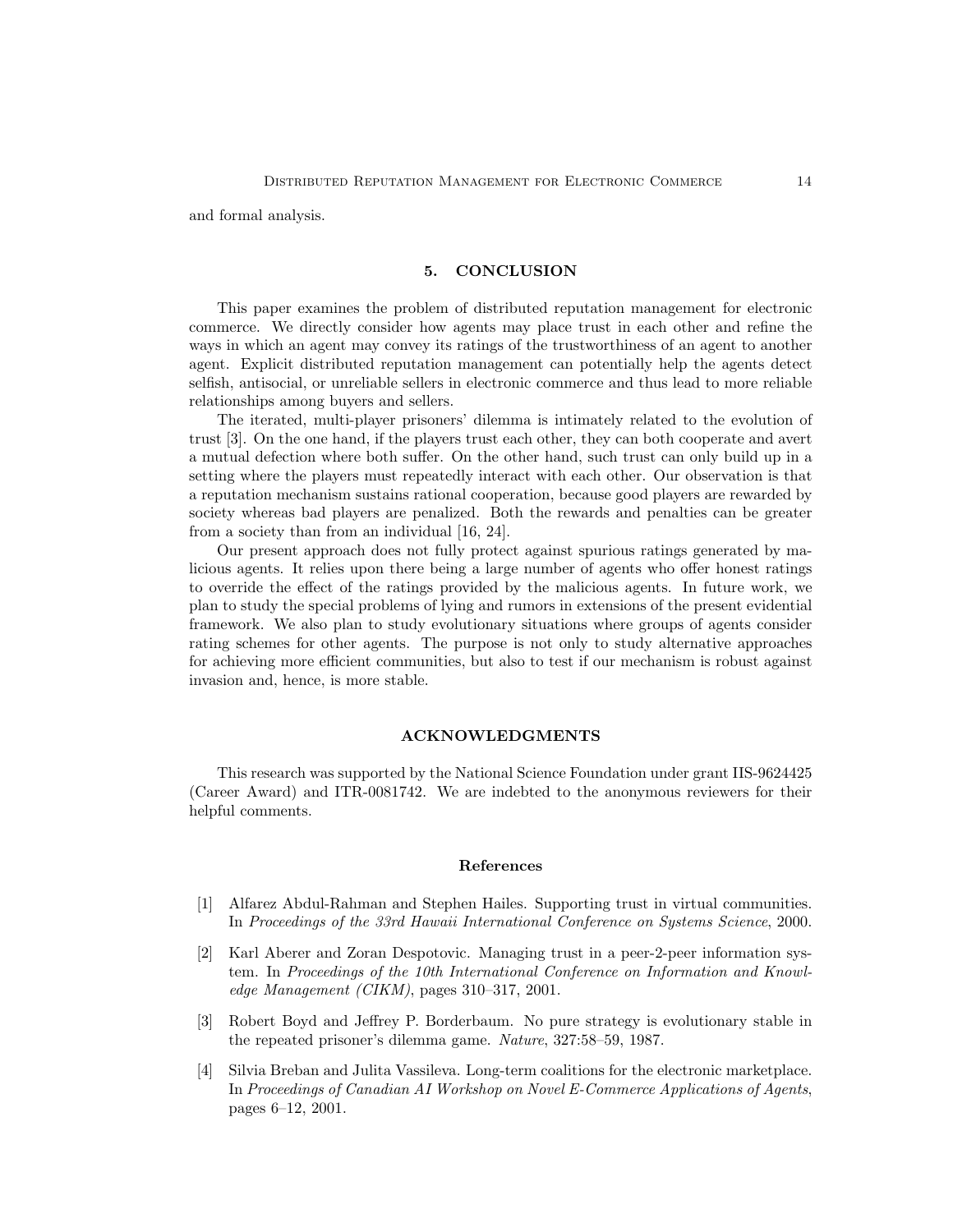- [5] Cristiano Castelfranchi. Modelling social action for AI agents. Artificial Intelligence, 103:157–182, 1998.
- [6] Cristiano Castelfranchi and Rino Falcone. Principle of trust for MAS: cognitive anatomy, social importance, and quantification. In Proceedings of 3rd International Conference on MultiAgent Systems, pages 72–79, 1998.
- [7] Anthony Chavez and Pattie Maes. Kasbah: An agent marketplace for buying and selling goods. In Proceedings of the 1st International Conference on the Practical Application of Intelligent Agents and Multiagent Technology (PAAM), pages 75–90, 1996.
- [8] Lenny Foner. Yenta: A multi-agent, referral-based matchmaking system. In Proceedings of the 1st International Conference on Autonomous Agents, pages 301–307, 1997.
- [9] Les Gasser. Social conceptions of knowledge and action: DAI foundations and open systems semantics. Artificial Intelligence, 47:107–138, 1991.
- [10] Jean Gordon and Edward H. Shortliffe. A method for managing evidential reasoning in a hierarchical hypothesis space. Artificial Intelligence, 26:323–357, 1985.
- [11] Henry Kautz, Bart Selman, and Al Milewski. Agent amplified communication. In Proceedings of the Thirteenth National Conference on Artificial Intelligence, pages 3–9, 1996.
- [12] Rohit Khare and Adam Rifkin. Weaving a web of trust. World Wide Web, 2(3):77–112, 1997.
- [13] Henry E. Kyburg. Bayesian and non-bayesian evidential updating. Artificial Intelligence, 31:271–293, 1987.
- [14] Steven P. Marsh. Formalising Trust as a Computational Concept. PhD thesis, Department of Computing Science and Mathematics, University of Stirling, April 1994.
- [15] E. Michael Maximilien and Munindar P. Singh. Reputation and endorsement for Web services. ACM SIGEcom Exchanges, 3(1):24–31, 2002.
- [16] Martin A. Nowak and Karl Sigmund. Evolution of indirect reciprocity by image scoring. Nature, 393:573–577, 1998.
- [17] Judea Pearl. Probabilistic Reasoning in Intelligent Systems: Network of Plausible Inference. Morgan Kaufmann Publishers Inc., San Mateo, California, 1988.
- [18] Tim Rea and Peter Skevington. Engendering trust in electronic commerce. British Telecommunications Engineering, 17(3):150–157, 1998.
- [19] Paul Resnick and Richard Zeckhauser. Trust among strangers in internet transactions: Empirical analysis of eBay's reputation system. In Working paper for the NBER Workshop on Empirical Studies of Electronic Commerce, 2000.
- [20] Paul Resnick, Richard Zeckhauser, Eric Friedman, and Ko Kuwabara. Reputation systems: Facilitating trust in Internet interactions. Communications of the ACM, 43(12):45–48, 2000.
- [21] Michael Schillo and Petra Funk. Who can you trust: Dealing with deception. In Proceedings of the Autonomous Agents Workshop on Deception, Fraud and Trust in Agent Societies, pages 95–106, 1999.